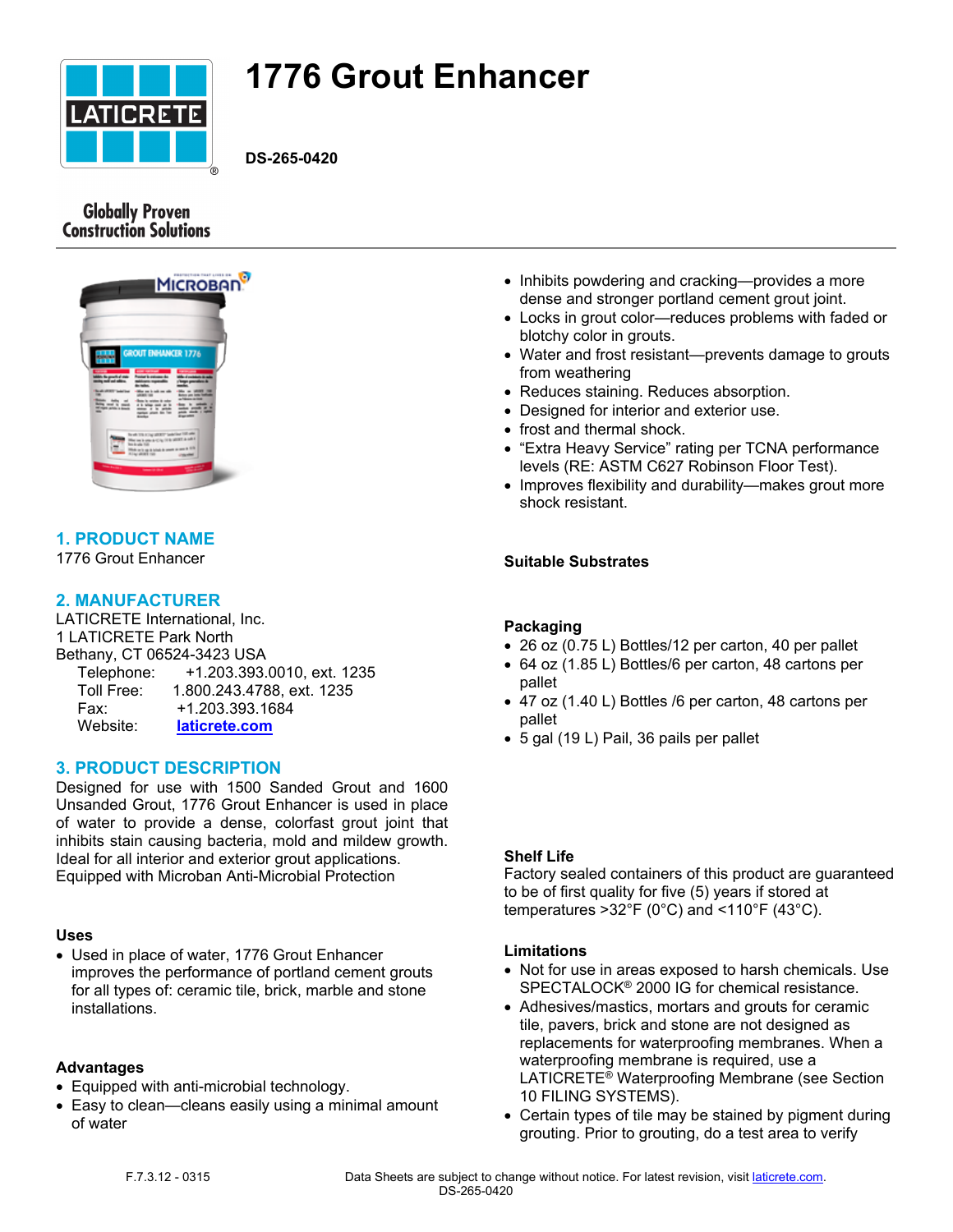cleanability of tile. A sealer or grout release may be required.

## **Cautions**

- Consult MSDS for more safety information
- During cold weather, protect finished work from traffic until fully cured.
- In submerged applications or steam rooms, allow 1776 Grout Enhancer and LATICRETE Grout to cure for 14 days at 70°F (21°C) before filing water features with water or use of steam room. See TDS 192 for more information on these applications.
- Keep out of reach of children.

## **4. TECHNICAL DATA**

## **VOC/LEED Product Information**

This product has been certified for Low Chemical Emissions (ULCOM/GG UL2818) under the UL GREENGUARD Certification Program For Chemical Emissions For Building Materials, Finishes and Furnishings (UL 2818 Standard) by UL Environment. Total VOC Content pounds/gallon (grams/liter) of product in unused form is <0.02 lb /gal (<2.39 gal/?).

## **Applicable Standard**

• ANSI A118.7

## **Physical Properties**

1776 Grout Enhancer mixed with 1500 Sanded Grout

| Test                          | Method                 | Results                                 | Specification                        |
|-------------------------------|------------------------|-----------------------------------------|--------------------------------------|
| Compressive<br>Strength       | ANSI A118.7<br>$N-3.5$ | 3500-3700 psi<br>$(24.1 - 25.5$<br>MPa) | $> 3000$ psi<br>$(20.7 \text{ MPa})$ |
| Water<br>Absorption to<br>Dry | ANSI A118.7<br>$N-3.4$ | $6 - 7$ <sup>8</sup>                    | < 7%                                 |

## **Working Properties**

1776 Grout Enhancer mixed with 1500 Sanded Grout at (70°F [21°C])

| Pot Life              | $2-3$ hours                                       |
|-----------------------|---------------------------------------------------|
| Time to Foot Traffic  | 12 hours                                          |
| Time to Heavy Traffic | 72 hours                                          |
| <b>Wet Density</b>    | 116 lbs/ft <sup>3</sup> (1860 kg/m <sup>3</sup> ) |

Specifications subject to change without notification. Results shown are typical but reflect test procedures used. Actual field performance will depend on installation methods and site conditions.

## **5. INSTALLATION**

#### **Surface Preparation**

Before grouting, remove spacers and debris in grout joints and remove dust and dirt using a wet sponge. Do not leave water standing in joints. Substrate temperature must

be between 40°F (4°C) and 90°F (32°C). Apply grout release or sealer if necessary. Refer to LATICRETE® Grout Trouble Shooting Guide for more information on grouting.

## **Mixing**

Stir or shake 1776 Grout Enhancer thoroughly before use. Add 1500 Sanded Grout or 1600 Unsanded Grout powder to proper amount of 1776 Grout Enhancer and mix by hand or with a slow speed mixer (<300 RPM) to a smooth, stiff consistency. Allow to slake for 5–10 minutes and remix.

| 1776 Grout Enhancer      |                                      |                     |  |
|--------------------------|--------------------------------------|---------------------|--|
| Liquid                   | 1500 Sanded Grout                    | 1600 Unsanded Grout |  |
| 26 oz (0.75<br>1) Bottle | 10 lbs (4.5 kg)                      |                     |  |
| 47 oz (1.40<br>1) Bottle |                                      | 8 lbs (3.6 kg)      |  |
| 64 oz (1.89<br>1) Bottle | 25 lbs (11.25 kg)                    |                     |  |
| 5 gal (19 1)<br>Pail     | 10 ea 25 lbs<br>$(11.25 \text{ kg})$ |                     |  |

## **Application**

Dampen tile surface with water. Spread with a sharp, firm rubber grout float. Work the grout into the joints until completely filled. Use diagonal strokes to pack the joints. Insure that joint is filled and grout is not just sitting on top (i.e. "bridging the joint").

## **Cleaning**

*Grout Primary Cleaning*—Remove excess grout from the face of the tiles with the edge of the grout float. Hold the float at a 90° angle and pull it at a 45° angle diagonally across the joints and tile to avoid pulling out the material. Let grouts firm up approximately 20—30 minutes.

*Grout Secondary Cleaning*—Remove remaining grout with a damp sponge (not wet) or a damp towel. Work diagonally to the joints. Allow to dry. When the grout joints are firm, polish the surface with a coarse nylon pad or coarse cloth and minimal water.

*Note: Use caution when polishing soft glazed tiles or polished stone.*

**Cold Weather Note**: The setting of portland cement grouts is retarded by low temperatures. Protect finished work for an extended period when installing in cold weather. **Hot Weather Note**: The evaporation of moisture in portland cement grouts is accelerated by hot, dry conditions. Apply grout to